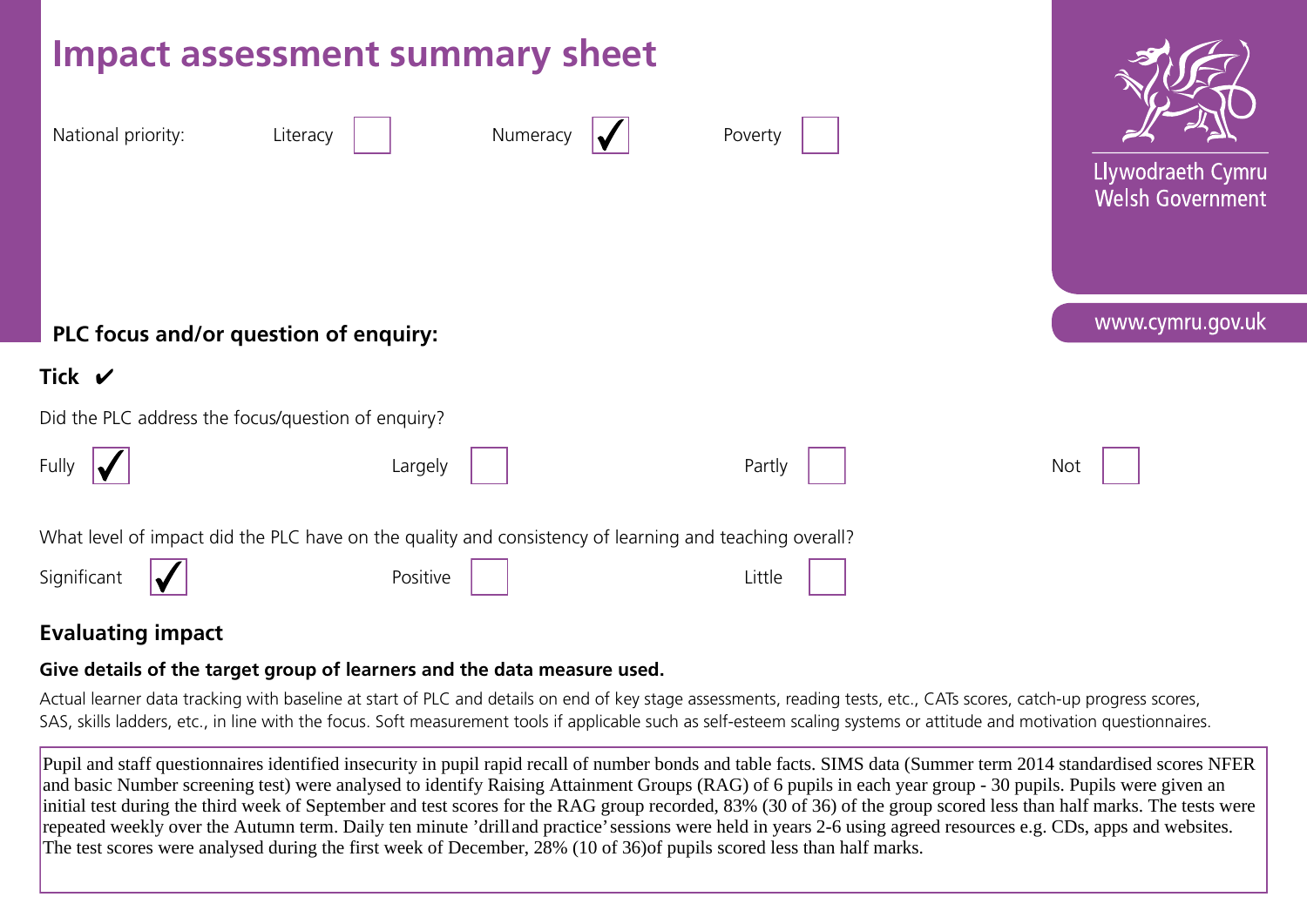## **1. What impact has the work of the PLC had on the learners targeted by the PLC?**

| Significant                                                                                                                                                                                                              | Positive                                                                                                                                                                                                                                                                                                                                                                              | Little or None                                                                                                                                                                                                                                                              |  |
|--------------------------------------------------------------------------------------------------------------------------------------------------------------------------------------------------------------------------|---------------------------------------------------------------------------------------------------------------------------------------------------------------------------------------------------------------------------------------------------------------------------------------------------------------------------------------------------------------------------------------|-----------------------------------------------------------------------------------------------------------------------------------------------------------------------------------------------------------------------------------------------------------------------------|--|
| TA and national testing results. Value added scores FFT, CATs. Attitudes to learning, self-esteem or other aptitude assessment tool. Behaviour and attendance data if<br>relevant. Impact based on the measurement used. |                                                                                                                                                                                                                                                                                                                                                                                       |                                                                                                                                                                                                                                                                             |  |
|                                                                                                                                                                                                                          | Majority of pupils within the RAG group 72% (26/36) scored more than half marks in the final test.<br>The vast majority of RAG pupils 94% (34 of 36) increased their scores by at least 3 marks.<br>Pupil attitude and motivation increased significantly due to the use of apps and websites.<br>All pupils expressed greater confidence and reduced fear/anxiety over weekly tests. | A significant minority 6% (2 of 36) made no progress - their scores remained the same. Both pupils are School Action Plus pupils and further strategies have since<br>been implemented to address the specific needs as identified via comparison of individual pupil data. |  |

#### **2. What impact has the work of the PLC had on the professional members of the PLC?**

| Significant |
|-------------|
|-------------|

Positive **Little or None** 

Professional standards addressed and developed by the PLCs. Ability to conduct small scale research project. Ability to use aptitude assessment tools. Impact based on the measurement used.

Increased understanding of pedagogical strategies in order to make use of variety of appropriate approaches to teaching according to the pupils potential. Professional Learning - more focused dialogue between teaching and non-teaching staff; increased ownership of agreed whole school strategies and greater awareness of financial management; increased accountability and opportunity to project manage whole school initiative. Increased confidence to participate and contribute to and shape whole school pedagogy. Increased confidence to collaborate with colleagues in order to consider good practice, try out new ideas, identify and aim for excellence. Increase confidence to set and quality assure challenging yet attainable targets for pupils and ability to prioritise and distribute time and resources to the greatest

#### effect.

Opportunity to share good practice through discussions, subject meetings and demonstrate a willingness to explore further.